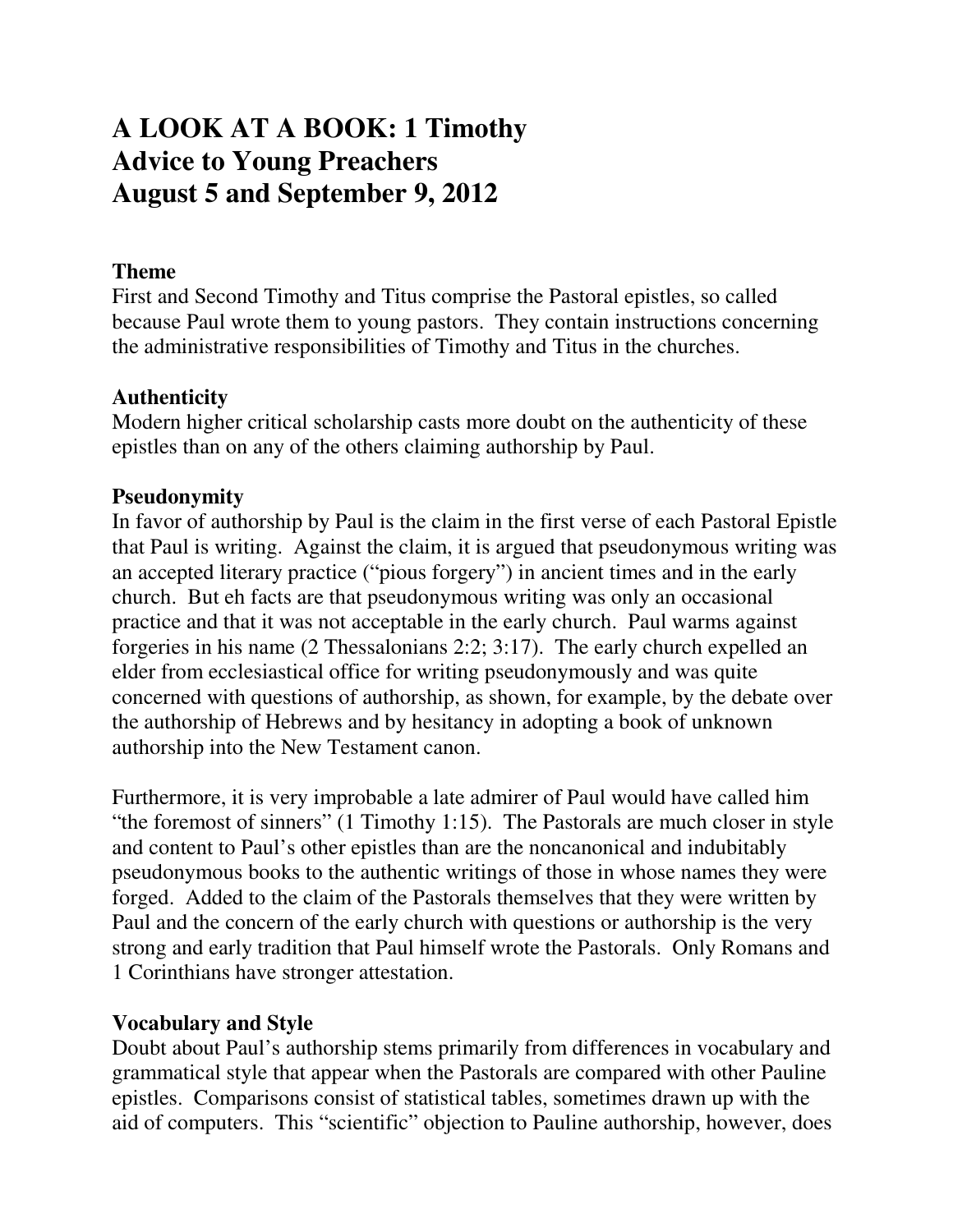not take into account differences in vocabulary and style caused by differences in subject matter and addresses and changes in a person's writing style because of environment, age, experience, and the sheer passage of time. Perhaps even more significant is the possibility that stylistic differences stem from different *amanuenses* and from Paul's giving greater freedom to his amanuenses in the exact wording of his thoughts at some times than at others times.

#### **Marcion's Omission**

Doubters of Pauline authorship also contend that the Gnostic heretic Marcion omitted the Pastorals from his New Testament canon because they were non-Pauline. But Marcion had a propensity for reject ting parts of the New Testament accepted by orthodox Christians. He rejected Matthew, Mark, and John, for example, and excised portions of Luke. The statement that "the law is good" (1 Timothy 1:8) must have offended Marcion's radical rejection of the Old Testament, and the disparaging reference to "what is falsely called 'knowledge [Greek: *gnosis*]" (1 Timothy 6:20) must have antagonized Marcion, who called his own system of doctrine *gnosis* – ample reasons for Marcion's omitting the Pastorals from his canon without any implication they were pseudonymous.

#### **Ecclesiastical Structure**

It is claimed that the Pastorals reflect a more highly organized ecclesiastical structure than had developed during the lifetime of Paul. But the Pastorals mention only elders (or bishops), deacons, and widows, all of whom figure earlier in the New Testament period as distinct classes within the church. See, for example, Acts 6:1; 9:39, 41; 1 Corinthians 7:8; Philippians 1:1. Instructions for the appointment of elders by Timothy and Titus (1 Timothy 5:22; Titus 1:5) are due not to advanced, hierarchal church government, but to the starting of new churches under missionary conditions, just as Paul and Barnabas at a very early date appointed elders for the new churches in South Galatia (Acts 14:23).

#### **Conflicting Data**

Finally, some maintain that the Pastorals give historical and geographical data that do not harmonize with Paul's career as recorded in Acts and the other epistles. These are supposed to be the telltale mistakes of a pious forger. The conflicting data are that Paul had left Timothy in Ephesus when he traveled on to Macedonia (1 Timothy 1:3 – contrast Acts 20:4-6), that Demas had deserted Paul (2 Timothy 4:10 – Demas is still with Paul in Philemon 24), and that Paul had left Titus in Crete (Titus 1:5) and gone to Nicopolis (Titus 3:12) while Titus had proceeded to Dalmatia (2 Timothy 4:10 – whereas in Acts Paul visited neither Crete nor Nicopolis).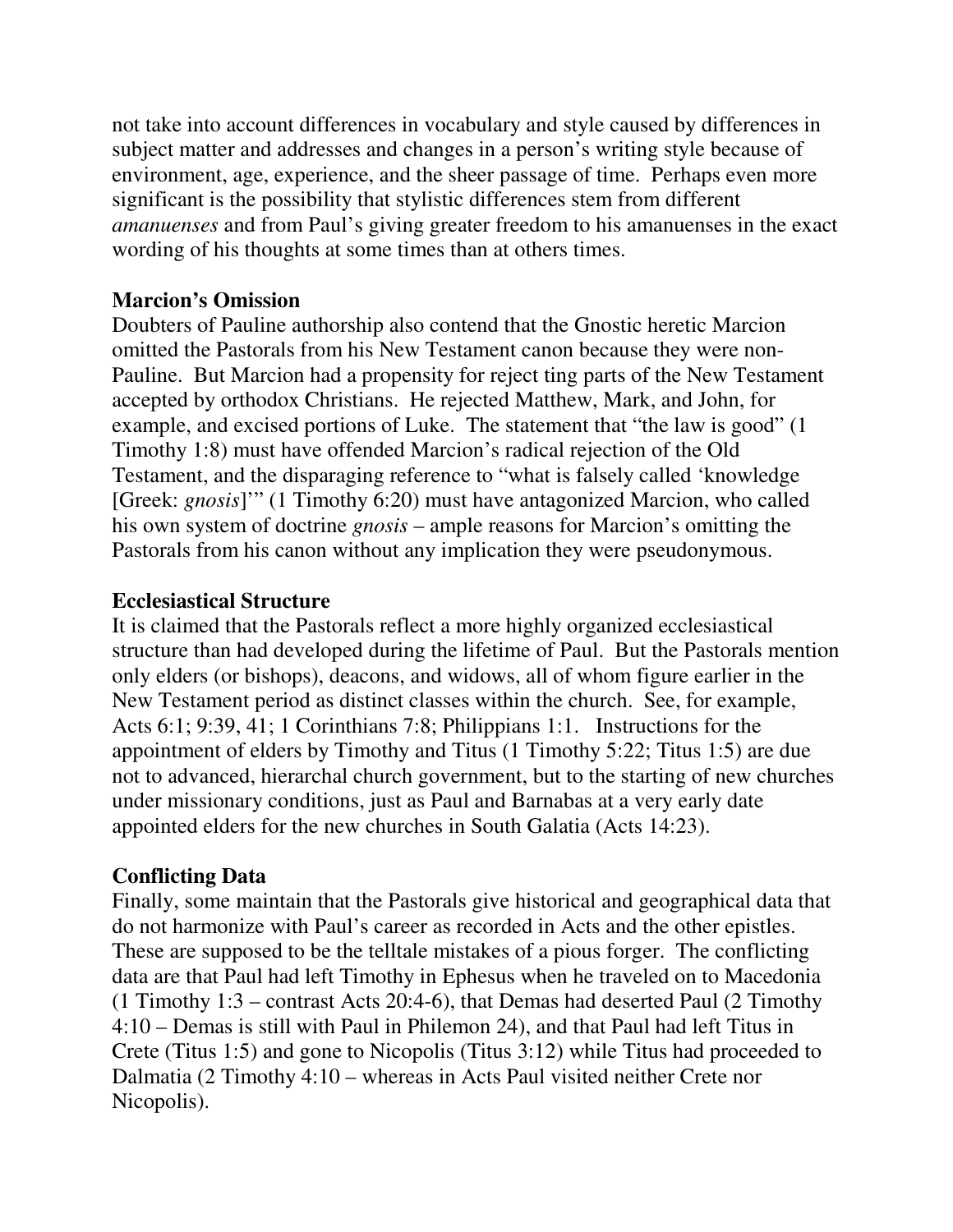# **Two Roman Imprisonments**

The answer to this argument is the hypothesis that Paul was acquitted and released from his first Roman imprisonment; that he enjoyed a period of freedom, into which the travel data of the Pastorals fit; and that he was re-imprisoned and condemned to die as a martyr for the Christian faith, which in the meantime had been outlawed. Thus, the historical and geographical data in the Pastorals do not conflict with Acts, but refer to events that took place after the close of Acts. The Pastorals themselves constitute evidence favoring the hypothesis of two separate Roman imprisonments. So also does Paul's expectation of being released in Philippians 1:19, 25; 2:24, written during the first Roman imprisonment, in contrast with Paul's failure to entertain any possibility of release in 2 Timothy 4:6- 8, written during the hypothesized second imprisonment.

# **Order of Writing**

We conclude that Paul wrote 1 Timothy and Titus between the imprisonments and 2n Timothy during his second imprisonment, just before his martyrdom.

# **A SUMMARY OUTLINE OF 1 TIMOTHY**

Theme: The organization and administration of churches by Timothy

Introduction: greeting (1:1, 2)

- I. Warning Against Heresy, With Personal Reminiscences (1:3-20)
- II. The Organization of the Church by Timothy (2:1-3:13)
	- A. Public prayer (2:1-8)
	- B. Modesty and subordination of women (2:9-15)
	- C. Qualifications for bishops (3:1-7)
	- D. Qualifications for deacons (3:8-13)
- III. The Administration of the Church by Timothy (3:14-6:19)
	- A. Preserving the church as the bastion of orthodoxy against heterodoxy (3:14-4:16)
	- B. Pastoring the members of the church (5:1-6:26)
		- 1. Men and women, young and old  $(5:1, 2)$
		- 2. Widows (5:3-16)
		- 3. Elders , with an aside regarding Timothy (5:17-25)
		- 4. Slaves (6:1-2b)
	- C. Teaching and urging of Christian duties (6:2c-10)